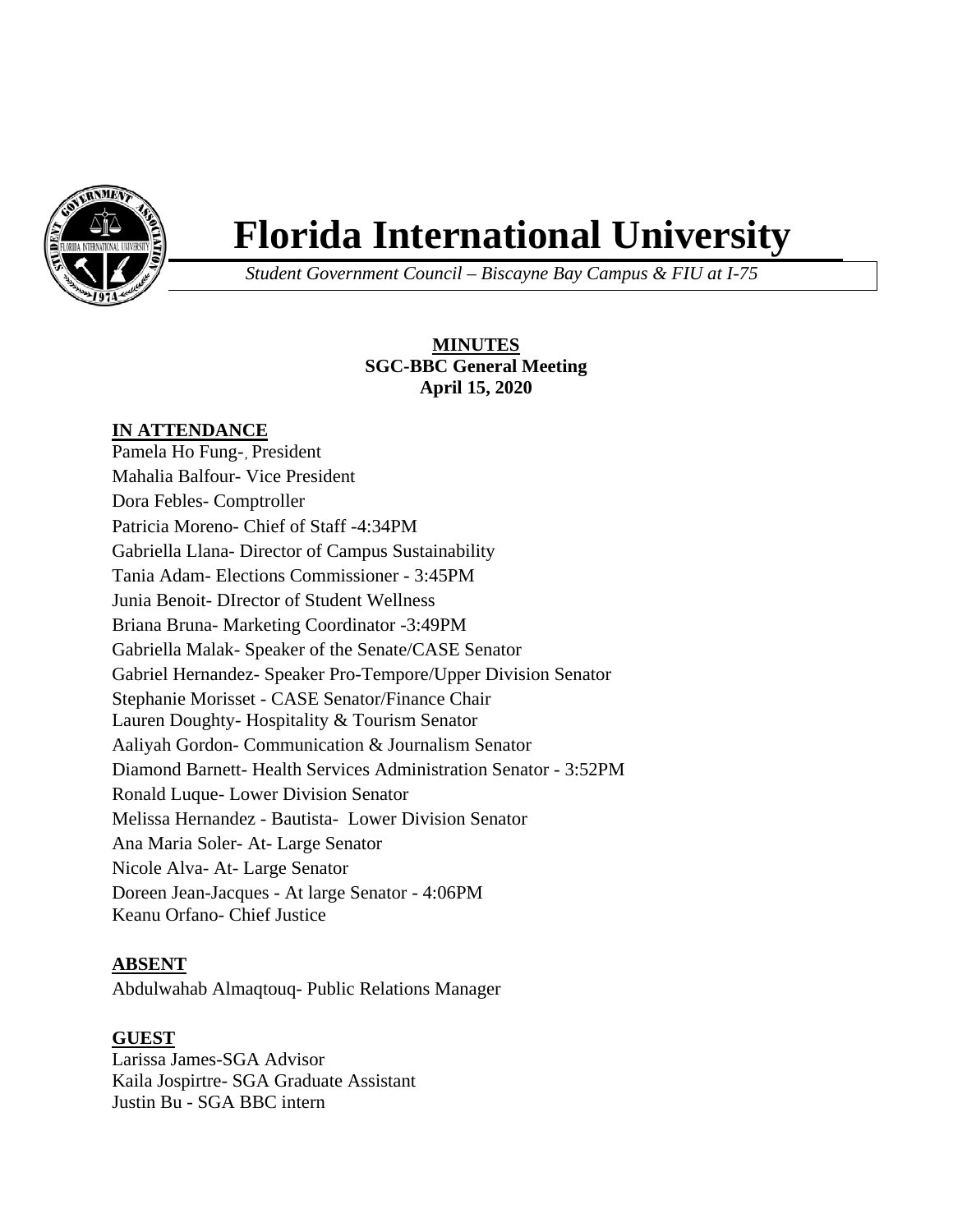Catalina Nemmi-Student Yully Castrillon- FIU @ I75

## **CALL TO ORDER**

The Student Government Association (BBC) held a meeting on April 15, 2020 –via Zoom. The meeting was called to order at **3:41: PM**, approximately, by President Ho Fung who presided over the meeting in its entirety.

## **President Report**

**Vice President Report**

**Speaker report**

**Speaker Pro Tempore Report**

**Comptroller Report**

**Chief of Staff**

**Chief Justice Report**